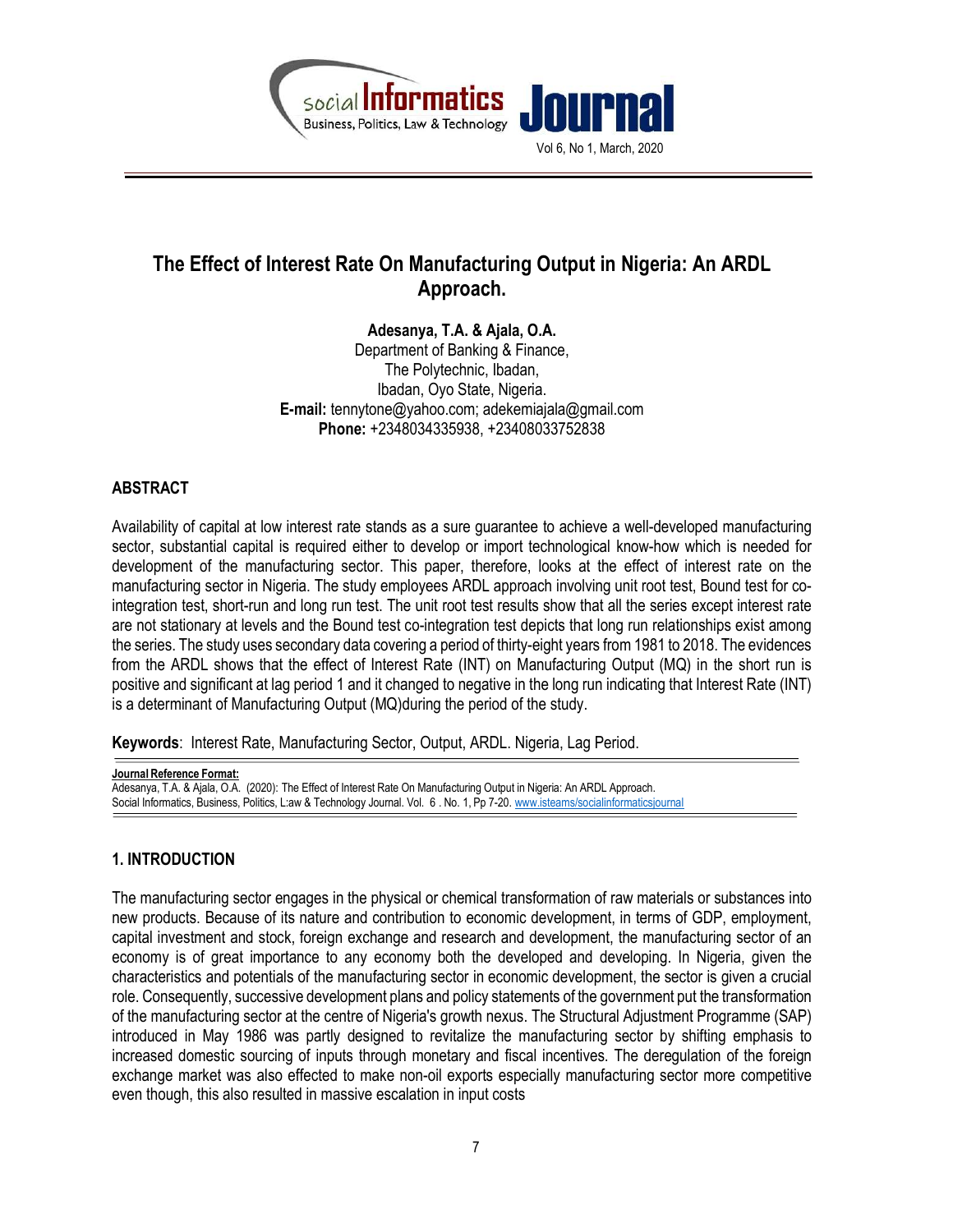

This dismal performance of the sector in Nigeria could be attributed to massive importation of finished goods and inadequate financial support for the manufacturing sector, which ultimately has contributed to the reduction in capacity utilization of the manufacturing sector in the country (Loto 2012). Availability of capital at low interest rate stands as a sure guarantee to achieve a well developed manufacturing sector, the financial market forms the major source of capital for manufacturing in developing economies. It is pertinent to note that substantial capital is required either to develop or import technological know-how which is needed for development of the manufacturing sector.

The insignificant contribution of the sector to gross domestic product could be as a results of continued deterioration in infrastructural facility as well as lack of access to cheap finance. The growth rate of manufacturing sector in Nigeria has been constrained due to inadequate funding, either due to the inefficient capital market or the culture of the Nigerian banks to finance mainly short term investment. The long term funds from the banking sector are not easily accessible as a result of the stringent and restrictive credit guidelines to the sector as well as high interest rates. All these could be the reason why the Nigerian manufacturing sector has failed to serve as an avenue for increasing productivity in relation to import replacement and export expansion, creating foreign exchange earning capacity, rising employment and per capita income, which causes unique consumption patterns.(Obamuyi, Edun & Kayode ,2010).

The manufacturing sector in Nigeria is faced with the problem of accessibility to funds. Even the financial sector reform of the Structural Adjustment Programme (SAP) in 1986, which was meant to correct the structural imbalance in the economy and liberalize the financial systems did not achieve the expected results (Obamuyi, Edun & Kayode, 2010). As Edirisuriya (2008) reported, financial sector reforms are expected to promote a more efficient allocation of resources and ensure that financial intermediation occurs as efficiently as possible. This also implies that financial sector liberalization brings competition in the financial markets, raises interest rate to encourage savings, thereby making funds available for investment, and hence lead to economic growth (Asamoah, 2008).

Over the years, interest rates have remained a subject for critical assessment with diverse implications for savings mobilization and investment promotion. Generally, interest rates are the rental payments for the use of credit by borrowers and return for parting with liquidity by lenders (CBN, 1997). In the Nigerian economy, the minimum rediscount rate (MRR) now monetary policy rate (MPR) is the official interest rate of the Central Bank of Nigeria (CBN), which anchors all other interest rates in the money market and the economy (Ogunbiyi & Ihejirika, 2014). In August, 1987 the CBN liberalized the interest rate regime and adopted the policy of fixing only its minimum rediscount rate to indicate the desired direction of interest rate.

This was modified in 1989when the CBN issued further directives on the required spreads between deposit and lending rates. In 1991, the government prescribed a maximum margin between each bank's average cost of funds and its maximum lending rates. Later, the CBN prescribed savings deposit rate and a maximum lending rate. The removal of the maximum lending rate ceiling in 1993 saw interest rates rising to unprecedented levels in sympathy with rising inflation rate which rendered banks' high lending rates negative in real terms (Ogunbiyi & Ihejirika, 2014). In 1994, direct interest rate controls were restored. As these and other controls introduced in 1994 and 1995 had negative economic effects, total deregulation of interest rates was again adopted in October, 1996.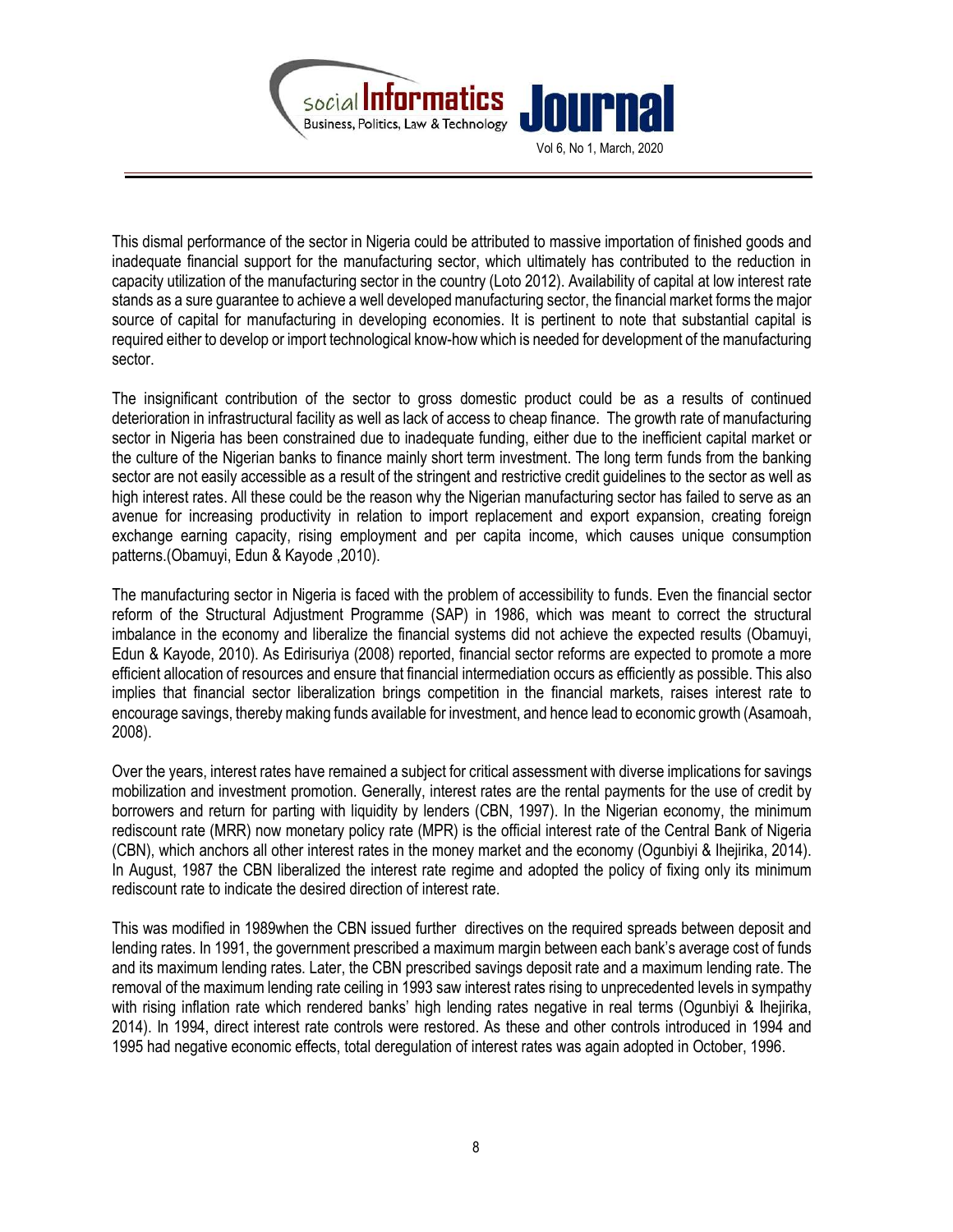

However, all the regulations and deregulations of interest rate in Nigeria were all in a bid to manage the country's capital allocation through the financial sector. The essence of managing interest rates were based on the premise that the market, if freely allowed to determine the rate of interest would exclude some priority sectors. Thus, interest rates were adjusted through the "invisible hand" in order to promote increased level of investment in the various preferred sectors of the economy. Prominent among the preferred sectors were the agricultural, manufacturing and solid mineral sectors which were accorded priority and deposit money banks were directed to charge preferential interest rates on all loans to encourage the upsurge of small-scale industrialization which is a catalyst for economic development (Udoka and Roland, 2012). Thus, this study therefore examines the effect of interest rates on the performance of the Nigerian manufacturing sector.

# 2. LITERATURE REVIEW

## 2.1 Conceptual Issues/ Clarification

The crucial role of capital in the economic growth and development process had been recognized that without doubt, every nation in the world today still lay tremendous emphasis on capital accumulation by stressing the need for raising the level of investment in relation to output. This emphasis is traceable to the short term fiscal policies and national development plans of both the developed and the developing economies over the past four decades. One important trend in developmental process which has remained consistent since civilization is that, all developed Nations are industrialized (Udoka & Roland, 2012). Industrialization is associated with heavy investments financed through capital accumulation. Rapid and sustainable real economic growth is a necessary condition for economic development. Meanwhile, for growth to occur there is the need for a relatively stable macroeconomic environment which is an indicator for low risk and a condition for attracting investment and boosting entrepreneurial activities. Even though a certain level of lending interest rate and inflation may be important in attracting investment. There is therefore the need to keep lending interest rate and inflation at a manageable limit in order to propel economic growth. The macro-economic policy formulation challenge confronting many developing countries today is how to achieve a single digit inflation, manageable trade and balance of payments deficits and higher savings and investments rates to finance long term economic growth.

In Nigeria, interest rate is determined by the following factors:

(i) The investment demand: The higher the level of investment demand the higher the level of interest rates. On the other hand, the lower the investments demand, the lower the level of interest rates.

(ii) The level of savings (or conversely the level of consumption): The higher the level of savings the lower the interest rate while, the borrower the level of savings, the higher the level of interest rates,

(iii) Demand for money or the liquidity preference: The higher the money demand, the lower the interest rate while the lower the money demand the higher the interest rates,

(iv) The quantity of money or money supply: In the Keynesian parlance as we increase money supply the interest rate will reduce.

Capacity utilization is a concept in Economics, which refers to the extent to which an enterprises or a nation actually uses its installed productive capacity (Adeyemi & Olufemi, 2016). Thus, it refers to the relationship between actual output produced and potential output that could be produced with installed equipment if capacity was fully used. Capacity utilization in industry is described as the level of utilization of an industry's installed productive capacity. An industry would be said to be performing optimally when its installed production capacity is fully utilized. By contrast, in the cost approach, capacity output is an optimum level of output at which an additional unit of output would well exceed the output range.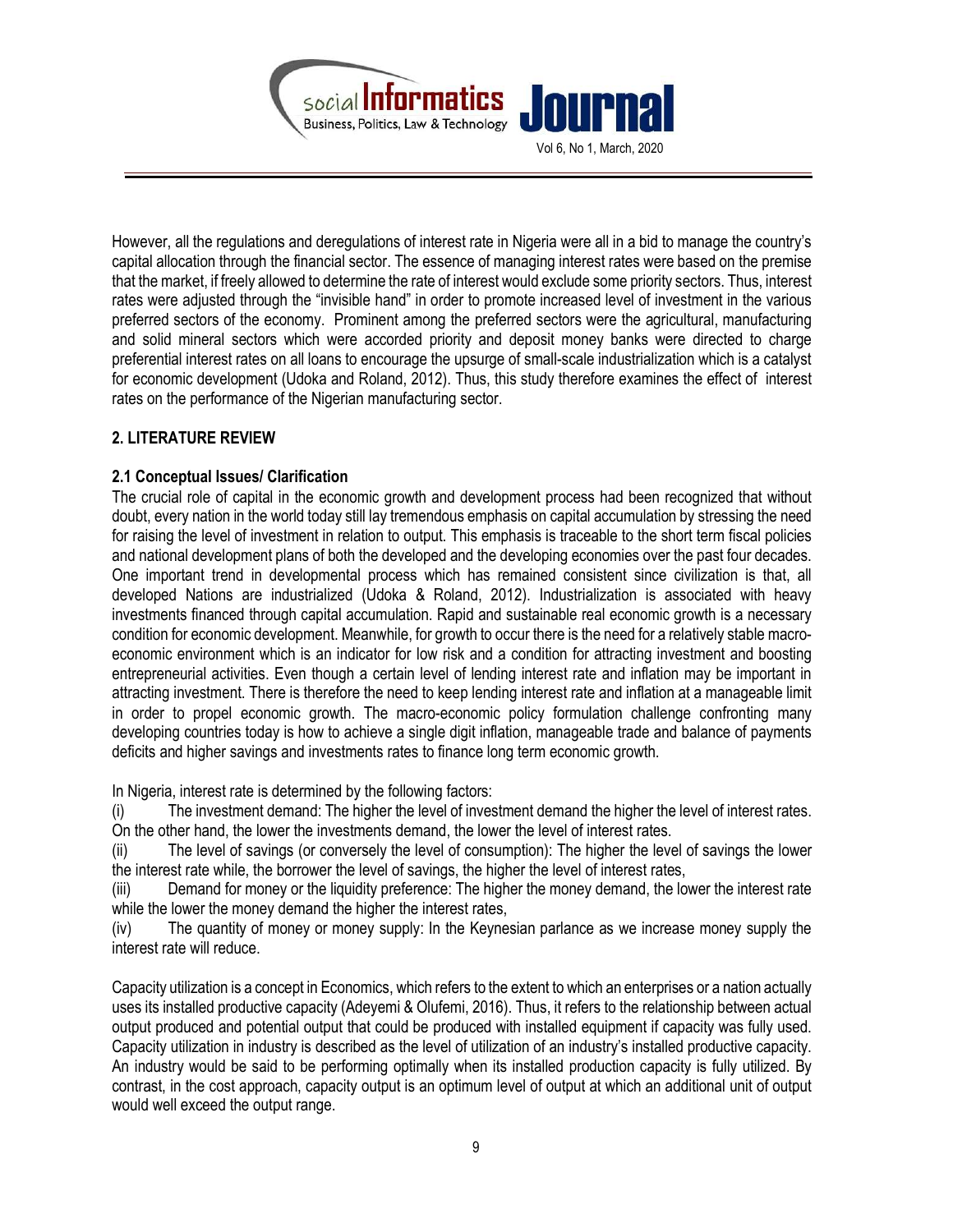

#### 2.2 Theoretical Review

Macroeconomists have established the theoretical relationship between real output and monetary policy measures. In contrast to Keynesian policy prescription, McKinnon (1973) and Shaw (1973) in there hypothesis by channelling saving to productive investment and stimulate real output growth such as the manufacturing sector. Udoka and Roland (2012) notes that there is a large body of literature on interest rate management. The important ones are the classical, the loanable funds, the Keynesian and the modern theory of interest. The classical theory posits that, rate of interest is determined by the supply and demand for capital by the expected productivity of capital. Both time preference and productivity of capital depend upon waiting or saving or thrift. The theory is also known as the supply and demand theory of savings (Udoka and Roland, 2012).

The Keynesian liquidity preference theory determines the interest rate by the demand for and supply of money in a stock theory. It emphasizes that the rate of interest is purely a monetary phenomenon. It is a stock analysis because it takes the supply of money as given during the short run and determines the interest rate by liquidity preference or demand for money.

On the other hand, the loanable funds theory is a flow theory that determines the interest rate by the demand for and supply of loanable funds. It involves the linking of interest rates with savings, dishoarding and bank money on the supply side. However, this work is anchored on the Keynesian theory. According to the Keynesians school of thought, a discretionary change in money supply permanently influences real output by lowering the rate of interest and through the marginal efficiency of capital, stimulate investment and output growth (Athukorala, 1998).

# 2.3 Theoretical Framework

The linkage between interest rate and manufacturing sector is recognized in the literature on growth can be traced to the Keynesian investment theory (1936) and Mackinnon (1973) and Shaw (1973) saving and investment hypothesis. The Keynesian theory postulates that low interest rate as a component of cost administered is detrimental to increase savings and hence investment demand. Keynesian theory emphasize that the rate of interest is a purely monetary phenomenon as distinct from the real theory of the classics. Keynes theory places emphasis on the importance of interest rates in investment decisions. Changes in interest rates should have an effect on the level of planned investment undertaken by private sector businesses in the economy. A fall in interest rates should decrease the cost of investment relative to the potential yield and as result planned capital investment projects on the margin may become worthwhile.

On the other hand, Mckinnon (1973) and Shaw (1973) argue that increase in the real interest rate will have strong positive effects on savings which can be utilized in investment, because those with excess liquidity will be encouraged to save because of the high interest rate, thus banks will have excess money to lend to investors for investment purpose thereby raising the volume of productive investment. The empirical works of Mckinnon (1973) showed evidence to support the hypothesis that interest rate determine investment. The critical question, therefore, is whether rising lending interest rates have any positive effect on manufacturing sector performance in Nigeria. This research paper, hereby, utilizes these theories as the main theoretical framework of this research analysis.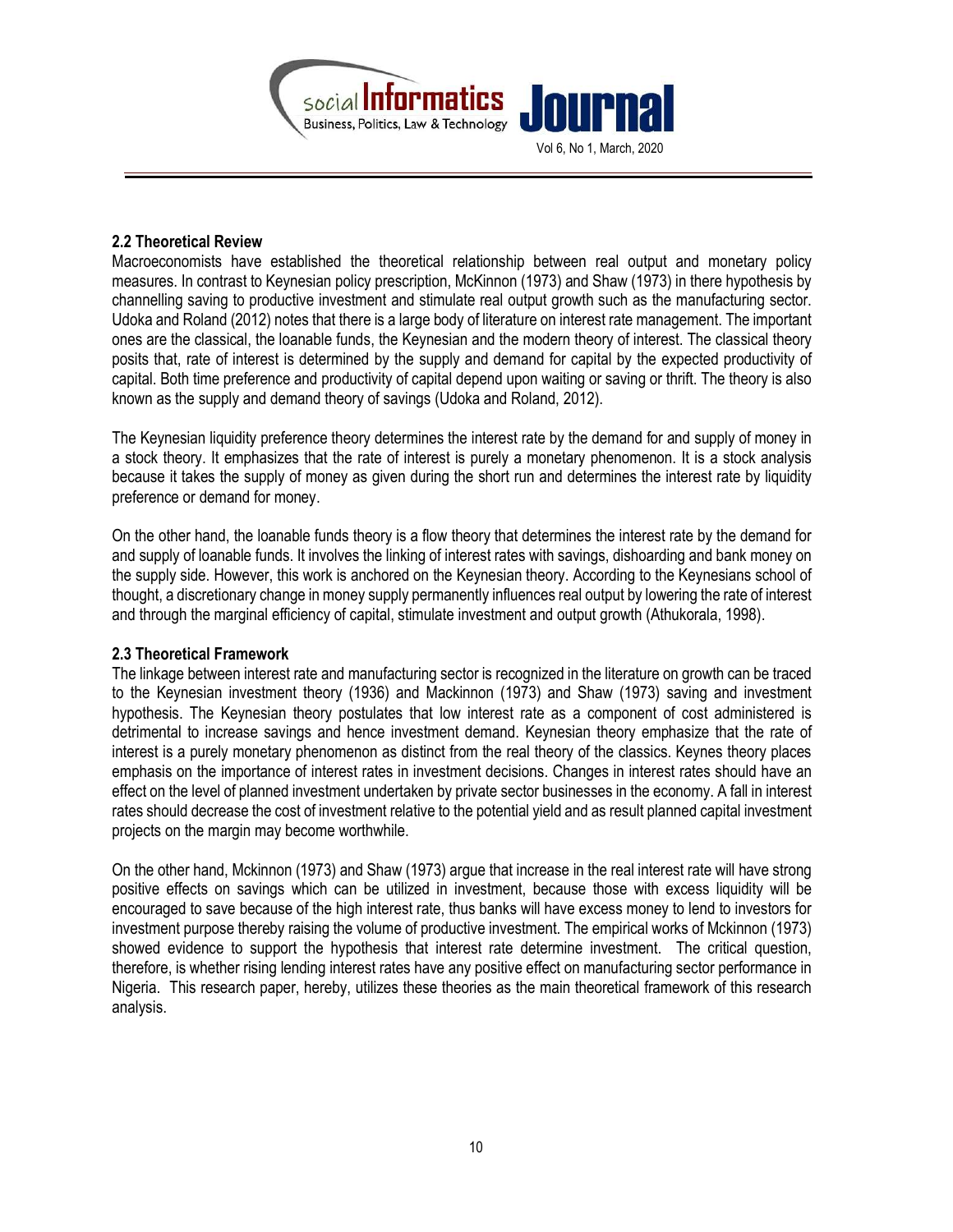

## 2.4 Empirical Review of Cases In Developing Countries

Odhiambo (2009) examined the effect of interest rate liberalization on economic growth in Zambia. Regression results show evidence of a strong support for positive impact of interest rate on financial deepening. He also finds that financial deepening granger-causes growth. Other findings of the study are (i) lagged financial depth leads to further financial depth (ii) bi-lateral causation exist between savings and growth (iii) financial development has long-run causation on savings.

Khat and Bathia (1993) used non-parametric method in his study of the relationship between interest rates and other macro-economic variables, including savings and investment. In his study he grouped (64) Sixty-Four developing countries including Nigeria into three bases on the level of their real interest rate. He then computed economic rate among which were gross savings, income and investment for countries. Applying the Mann - Whitny test, he found that the impact of real interest was not significant for the three groups.

Rioba (2014), studied the importance of manufacturing industry for the economic growth of Kenya economy from Kaldorian perspective. The study utilized a time series data covering 1971 – 2013. The study employed real GDP growth rate as the dependent variable and manufacturing output growth rate; Non-manufacturing output growth rate; manufacturing employment growth rate. The data obtained were analysed using ordinary least square method. The study found that there exist a positive relationship between manufacturing production and economic growth in Kenya but the relationship is weak to spur up increased growth.

Adugna (2014), examined the impact of manufacturing sector on economic growth in Ethiopia based on Kaldorian approach. The study used a time series data covering 1980 – 2010. The study employed real gross domestic product (RGDP) as the dependent variable and manufacturing sector output (mf); manufacturing number of employment (emp); and labour productivity in the manufacturing sector (lpdrt) as the independent variables. The data obtained were analysed using both descriptive (ration and percentage) and econometrics (double log multiple regression analysis) method. The study found that a unit change in manufacturing sector increases the economic growth by 42 percent, that is, the higher growth of the manufacturing sector can have multiple impact on the national economy.

#### 2.5 Empirical Review of Cases In Nigeria

Erinma (2016) examined the effect of rising interest rates on the performances of the Nigerian manufacturing sector. Data for the study spans thirty five (35) years covering 1981 to 2015. The models were analyzed using the ordinary least squares. Findings from the study shows that rising interest rate in Nigeria has a negative effect on the contribution of the manufacturing sector to GDP as well as on the average capacity utilization of the Nigerian manufacturing sector. This implies that the rising interest rate in Nigeria impedes the activities and the performances of the Nigerian manufacturing sector.

Onakoya (2018) examined the impact of the changes in the macroeconomic factors on the output of the manufacturing sector in Nigeria from 1981 to 2015. Preliminary evaluation of the data was conducted using both descriptive statistics and stationarity evaluation. The test indicated that not all the variables are normal. The occurrence of order integration at first level difference necessitated the deployment of the Johansen cointegration test. The findings revealed no short run association among manufacturing output and each of GDP, exchange rate, broad money supply and unemployment rate. Negative relationship existed amongst inflation rate, interest rate, exchange rate, broad money supply on one hand, and manufacturing output. The inflation rate and interest rate, were statistically insignificant.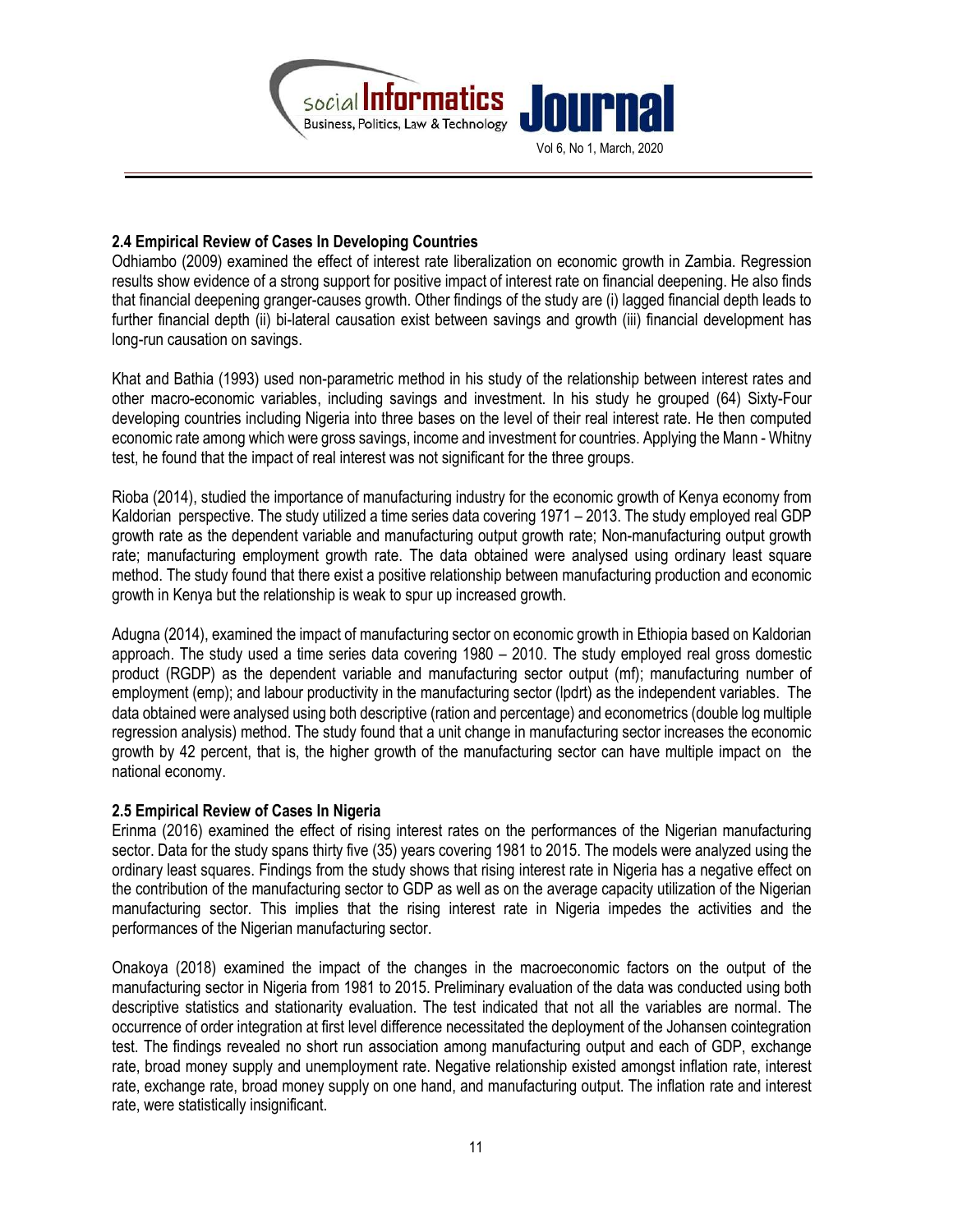

However, significant and positive relationship existed between GDP of the previous year and unemployment on the one hand and manufacturing output on the other, at 5 percent level. The results showed that manufacturing was a veritable engine of economic growth.

Adeyefa and Obamuyi (2018) investigated the effect of financial deepening on the performance of manufacturing firms in Nigeria from 1970 to 2016. The data were sourced from the Central Bank of Nigeria Statistical Bulletin and the National Bureau of Statistics. The model was specified, and the hypotheses were tested with the Autoregressive Distributed Lag model and Mann-Whitney U Test test. The Augmented Dickey-Fuller, Phillips-Perron and Breusch-Pagan-Godfrey tests were carried out to ensure robust regression results. Results obtained from the study revealed that broad money supply has direct and significant impact on index of manufacturing production (p-value= 0.0039) in Nigeria, credit to private sector has indirect and insignificant impact on index of manufacturing production (p-value= 0.1167) in Nigeria and market capitalization has an indirect and significant impact on index of manufacturing production (p-value= 0.0051) in the long-run and a direct and insignificant impact (p-value= 0.1596) in the short-run. The study also discovered that financial deepening impacted more on the manufacturing sector performance in the post-financial reforms period.

Ebele and Loremba (2016) examined the effect of commercial bank credit on the manufacturing sector output in Nigeria from 1980 to 2015 using Cochrane-Orcutt method. Five variables of manufacturing sector output, inflation rate, interest rate, loans and advances and broad money supply were used for the study. The variables were tested for unit root using the Augmented Dickey Fuller approach and were found to be stationary at levels. The study found that, inflation rate and interest rate have negative effect on manufacturing sector output while loans and advances and broad money supply have positive effect with manufacturing sector output in Nigeria.

Ogar, Basil and Gbenga (2018) investigated the relationship between interest rate and the manufacturing sector performance in Nigeria from the period 1981-2016. The wide interest rate spread and the irregular contribution of manufacturing sector to Gross Domestic Product in Nigeria necessitated this study. The study employed time series secondary data which were sourced from the central bank of Nigeria (CBN) statistical bulletin. The study applied several estimation techniques such as unit root to test for the stationarity, the Johanson cointegration test to verify long run association among the series and the vector error correction model as a verification of the short run adjustment. The results established the existence of a long run relationship among the variables, the results equally confirmed a negative but significant relationship between lending rate and manufacturing output in Nigeria. A positive but insignificant relationship between deposit rate and the manufacturing sector output was observed. Short run association between the variables was equally recorded.

Nwokoro (2017) investigate the impact of Foreign Exchange and Interest Rates variations on the Nigeria"s manufacturing Output during the period 1983 to 2014. The study employed the Ordinary Least Square (OLS), stationarity, co-integration, together with Error Correction Modelling, to know the significance and relationship between Foreign Exchange Rate, Interest Rate, Capacity Utilization, Government Expenditure on Manufacturing Sector, Investment in Industrial production and Manufacturing Output in Nigeria within the period under review. All the variables were stationary at first difference and there also exists equilibra relationships between the regressand and the explanatory variables. All the regressors (explanatory variables) appeared in their right signs according to apriori expectation being that Foreign Exchange Rate (FREX) and Interest Rates (INTR) have negative but significant relationship with manufacturing Output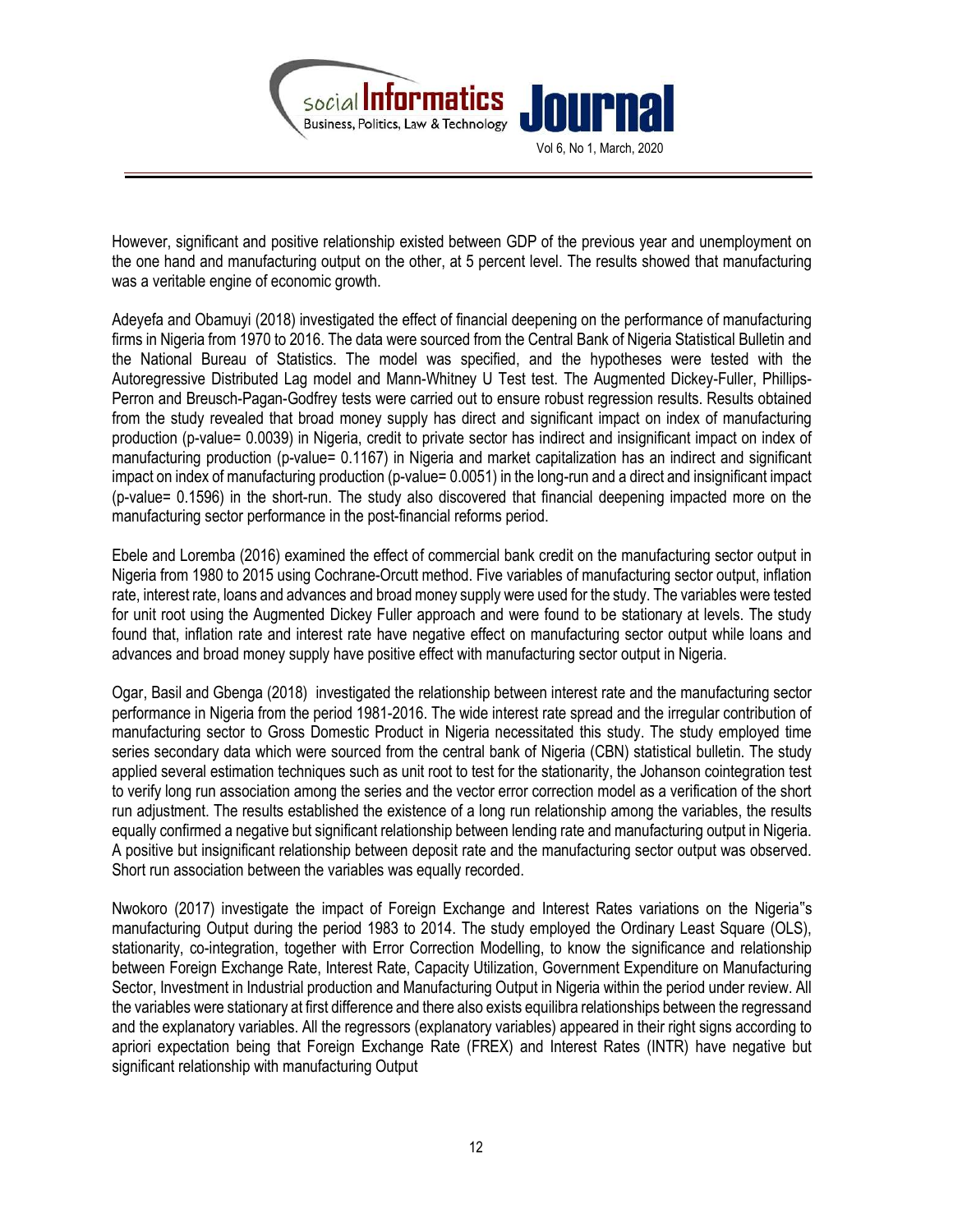

Vol 6, No 1, March, 2020

Okoye, Nwakoby and Modebe (2015) examines the extent to which movements in lending or loan rate and its major determinants like exchange rate, inflation rate and financial depth (independent variables) account for the trend in output performance of Nigeria's industrial sector (dependent variable). Annual data on the variables, sourced from the publications of the Central Bank of Nigeria, were analyzed using the analytical technique of the vector error correction model (VECM). The study shows that exchange rate volatility has an insignificant positive impact on industrial output performance. It also shows evidence of significant positive impact of lending rate and financial depth on industrial output growth. However, evidence from the study shows that inflation has a significant negative effect on the output of the sector.

Osmond, Egbulonu and Emerenimi (2015) examines the impact of monetary policy variables on manufacturing in Nigeria from 1981 – 2012. The theoretical relationship between monetary policy variables and manufacturing sector (that is, the real sector) was critically examined and established in this study. Hence, the researcher specified four explanatory variables for this study based on theoretical underpinnings. The Johansen cointegration test was employed in order to establish long run equilibrium relationship between the explained and the explanatory variables. The error correction model (ECM) was employed to estimate the model. The study revealed that money supply and credit to private sector exert tremendous influence on manufacturing in Nigeria.

Adebiyi and Obasa (2004) investigate the impact of interest rates and other macroeconomic factors on manufacturing performance in Nigeria using cointegration and an error correction mechanism (ECM) technique with annual time series covering the period between 1970 and 2002. Some statistical tools are employed to explore the relationship between these variables. The analysis starts with examining stochastic characteristics of each time series by testing their stationarity using Augmented Dickey Fuller (ADF) test.

Then, the study estimates error correction mechanism (ECM) model. From the error correction model, several interesting conclusions are drawn from the study. First, interest rate spread and government deficit financing have negative impact on the growth of manufacturing sub-sector in Nigeria. Secondly, the study empirically reveals that liberalization of the Nigerian economy has promoted manufacturing growth between 1970 and 2002. Lastly, the findings are further reinforced by the presence of a long-term equilibrium relationship, as evidenced by the cointegration, and stability in the model.

# 3. METHODOLOGY

This paper rests on Keynesian investment theory (1936) and Mackinnon (1973) and Shaw (1973) saving and investment hypothesis.

This paper also adapted the work of Erinma (2016) with a little modification. The main method of analysis employed in this study is the Auto-Regressive Distributed Lag model (ARDL).The choice of this approach is informed by the need to investigate the short run and long run impact of rising interest rate on manufacturing sector in Nigeria. Prior to the error correction analysis, the time series properties and cointegrating relationships among the variables are examined using Augmented Dickey Fuller (ADF) and Phillip Peron(pp) so as not to end up with a spurious regression.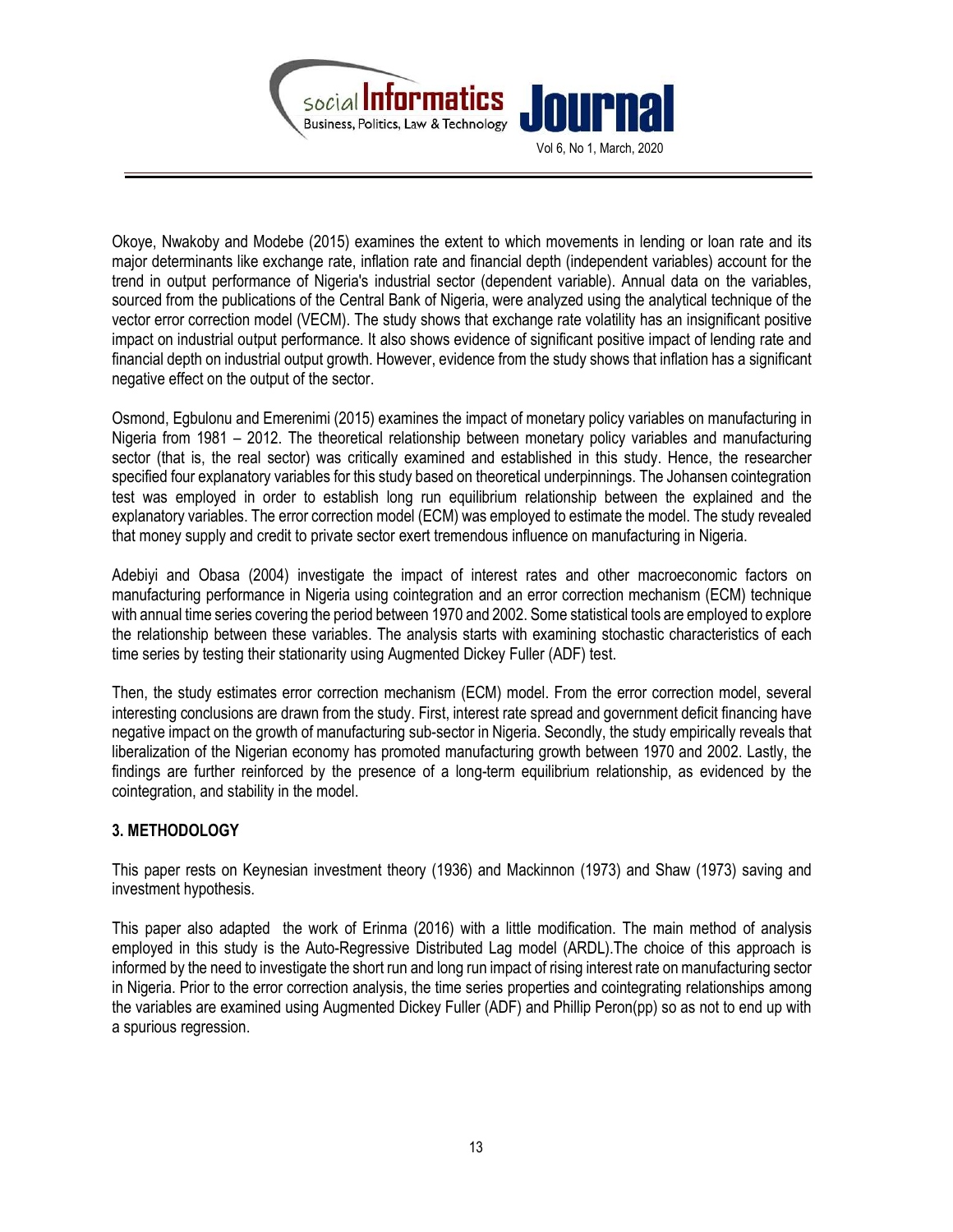



## 3.1 Model Specification MQ =f (INT, INV, RER, GDP)  $InMQ = a_0 + a_1INT + a_2InRER + a_3InINV + a_4InGDP + U$ Where MQ = Manufacturing Sector Output captured by Manufacturing Capacity Utilization, INT= Prime Lending Rate, INV= Private Sector Investment, RER= Exchange rate and GDP= Gross Domestic Product

## 3.2 Sources of Data

The data used are secondary data and spans for a period of thirty eight years covering 1981 to 2018. The data were obtained from the Central Bank of Nigeria 2018 statistical bulletin and World Bank Development Indicator

## 4. DATA ANALYSIS

#### 4.1 Descriptive Analysis

In the summary statistics presented in Table 1, Manufacturing Output (MQ)takes valuebetween29.29% and 73.30% with an average value of 47.22%. Interest Rate (INT), ranges from 7.75% to 29.80%and on the average, the value stood at17.58%. Investment (INV) hovers around N5, 668.87million and N15, 789.67million with an average N8, 498.09million. Real Exchange Rate (RER)takes a minimum rate of 50.17 and maximum of 541.46. However, the average of the series is150.45.For GDP, the average value during the years stood at N35, 384.23millionwith minimum and maximum values of N16, 211.49million and N70, 546.10million respectively.

|        | <b>MQ</b> | <b>INT</b> | <b>INV</b> | <b>RER</b> | <b>GDP</b> |
|--------|-----------|------------|------------|------------|------------|
| Mean   | 47.22     | 17.58      | 8,498.09   | 150.45     | 35,384.23  |
| Median | 49.95     | 17.54      | 8,111.33   | 100.51     | 24,823.10  |
| Max.   | 73.30     | 29.80      | 15,789.67  | 541.46     | 70,546.39  |
| Min.   | 29.29     | 7.75       | 5,668.87   | 50.17      | 16,211.49  |
| Std.   | 10.65     | 4.63       | 1,980.14   | 121.23     | 18,788.69  |
| Obsn   | 38        | 38         | 38         | 38         | 38         |

#### Table 1: Summary Statistics

SOUICE: Author's Computation, underline data from CBN Statistical Bulletin and World (Bank) Development Indicator database, 2019, Note: The variables are MQ = Manufacturing Output, INT = Interest Rate, INV = Investment, RER = Real Exchange Rate and GDP = Gross Domestic Product. Unit Root Test

To check the time series property of the selected variables in this study, Augmented Dickey Fuller (ADF) and Phillip Peron (PP) Unit Root tests were conducted at levels and first difference and the results are presented in Table 2.The result shows that all the tests reject the null hypothesis of unit root (non-stationarity) except that of interest rate. As suggested by the two most frequently used unit root test approach, we are having a mixture of  $I(0)$  and  $I(1)$ .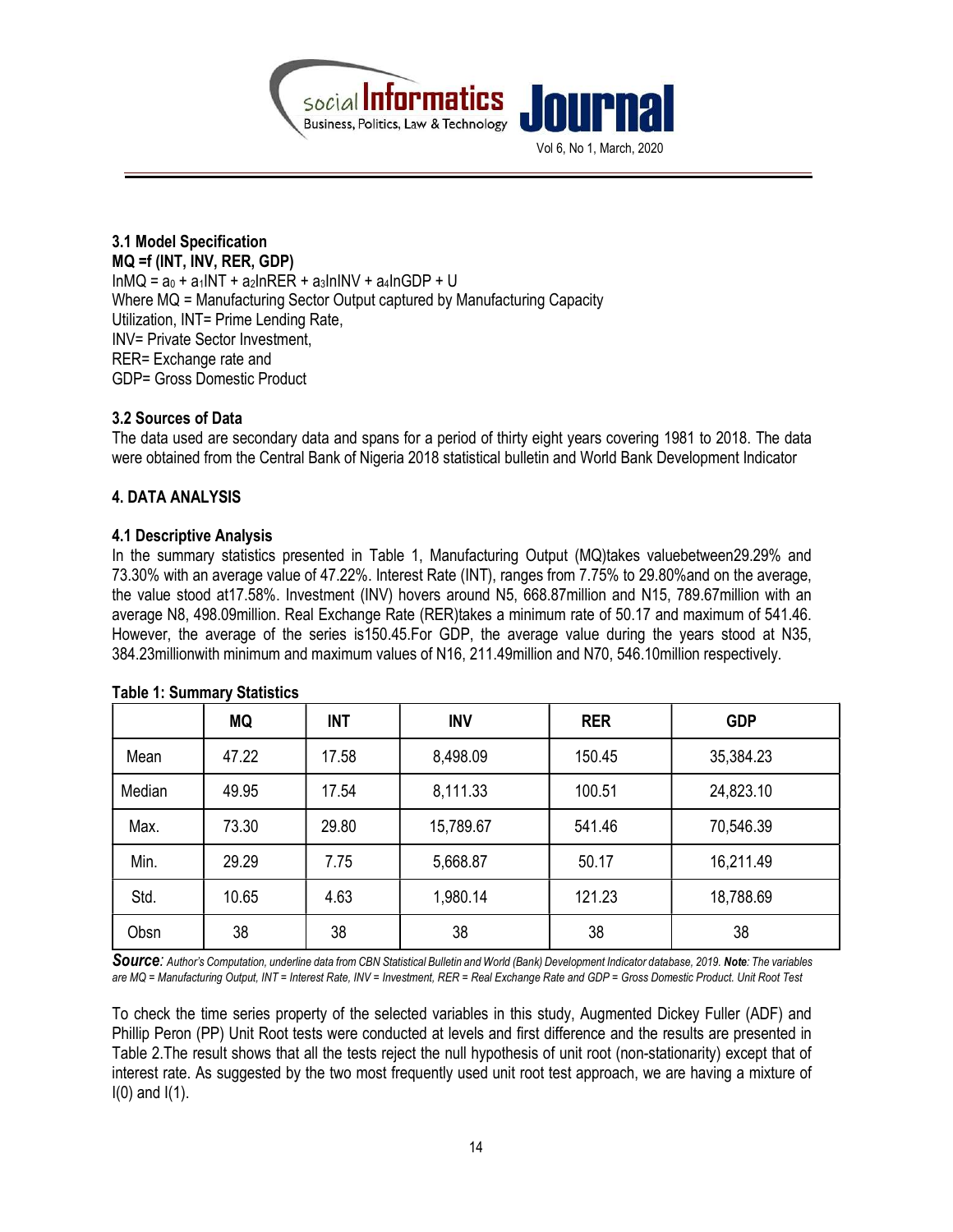

That is Interest rate (INT) is integrated of order zero while all other variables are integrated of order one highlighting the need to check if a long-run relationship exists among these variables using a Bound Test cointegration test.

| Variable                    | @level                               | @ 1st Diff. | Order of Integration |  |  |
|-----------------------------|--------------------------------------|-------------|----------------------|--|--|
|                             | <b>Augmented Dickey-Fuller (ADF)</b> |             |                      |  |  |
|                             | $-2.053$                             | $-3.702***$ |                      |  |  |
| Log(MQ)                     | (0.264)                              | (0.008)     | I(1)                 |  |  |
| $\ensuremath{\mathsf{INT}}$ | $-3.523**$                           | $-9.559***$ | I(0)                 |  |  |
|                             | (0.013)                              | (0.000)     |                      |  |  |
|                             | $-2.205$                             | $-4.874***$ |                      |  |  |
| Log(INV)                    | (0.208)                              | (0.000)     | I(1)                 |  |  |
|                             | $-2.019$                             | $-4.170***$ |                      |  |  |
| <b>RER</b>                  | (0.278)                              | (0.002)     | I(1)                 |  |  |
|                             | $-0.534$                             | $-4.136***$ |                      |  |  |
| Log(GDP)                    | (0.872)                              | (0.003)     | I(1)                 |  |  |
|                             | Phillips-Perron (PP)                 |             |                      |  |  |
|                             | $-2.212$                             | $-3.618**$  |                      |  |  |
| Log(MQ)                     | (0.206)                              | (0.010)     | I(1)                 |  |  |
| <b>INT</b>                  | $-3.484***$                          | $-9.658***$ |                      |  |  |
|                             | (0.014)                              | (0.000)     | I(0)                 |  |  |
|                             | $-3.505$                             | $-5.443***$ |                      |  |  |
| Log(INV)                    | (0.013)                              | (0.000)     | I(1)                 |  |  |
| <b>RER</b>                  | $-1.907$                             | $-4.119***$ |                      |  |  |
|                             | (0.326)                              | (0.003)     | I(1)                 |  |  |
|                             | $-0.818$                             | $-3.809***$ |                      |  |  |
| Log(GDP)                    | (0.993)                              | (0.006)     | I(1)                 |  |  |

## Table 2: Unit Root Test

Source: Author's Computation, underline data from CBN Statistical Bulletin and World (Bank) Development Indicator database, 2019. Note: The variables are MQ = Manufacturing Output, INT = Interest Rate, INV = Investment, RER = Real Exchange Rate and GDP = Gross Domestic Product. \*\*\* represents p<0.01, represents \*\* p<0.05 and represents \* p<0.1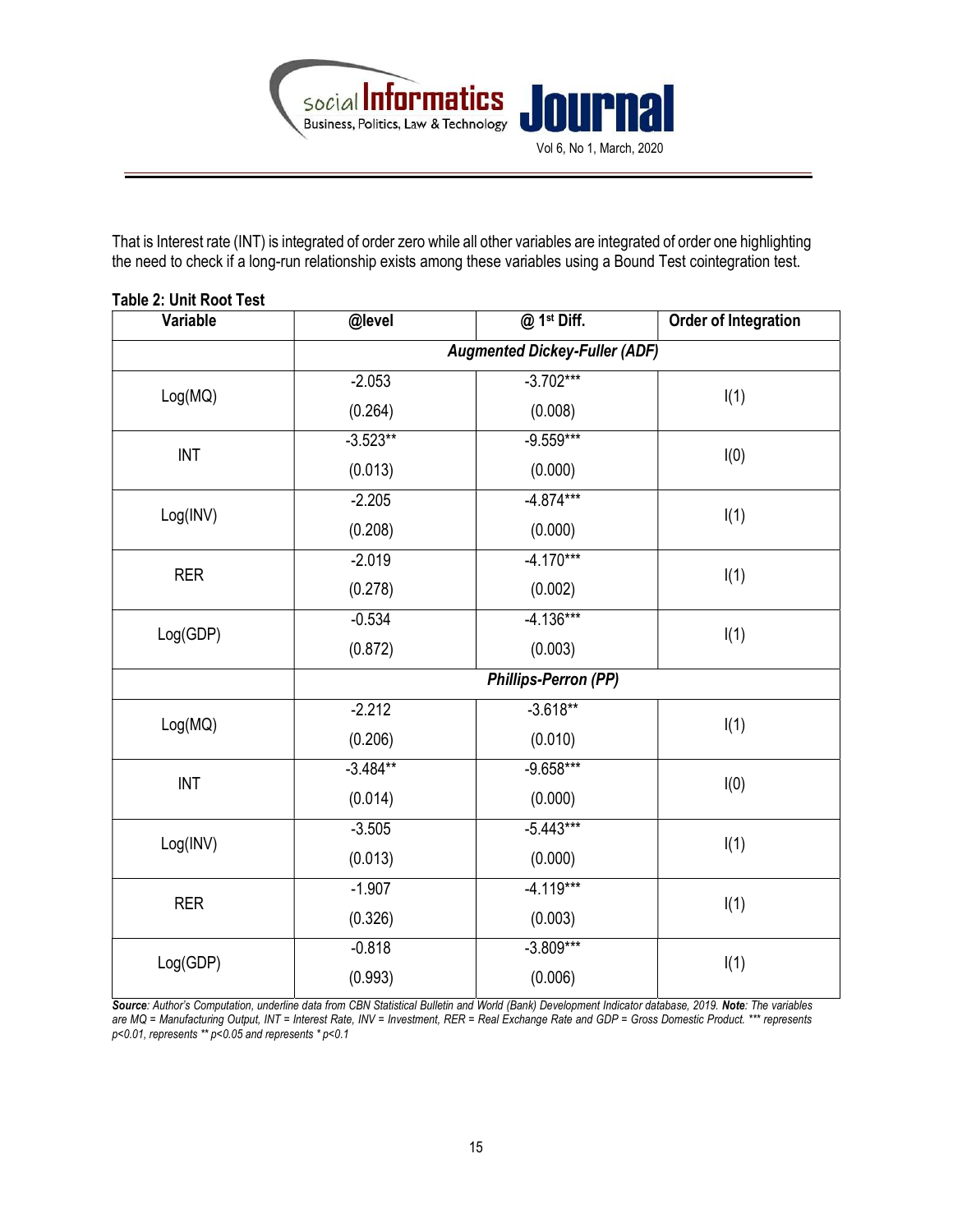

## 4.2 Co integration test

Following the ADF and PP unit root results in Table 2, ARDL bounds test approach to cointegration is employed to investigate the presence of long-run relationships among the variables. The lower and upper bounds on the critical values for the asymptotic distribution of the test statistic were supplied by Pesaran et al. (2001). In this case, the lower bound is based on the assumption that all of the variables are I(0) while the upper bound is based on the assumption that all of the variables are I(1). From the result in Table 3, the computed F-statistic value (5.933) exceeds the upper critical bound values (5.06) suggesting that the null hypothesis of no cointegration can be safely rejected at 1% significance level. Thus, we conclude that there is cointegration.

| Signif. | I(0) | I(1) | <b>F-statistic</b> |  |
|---------|------|------|--------------------|--|
| 10%     | 2.45 | 3.52 | 5.933              |  |
| 5%      | 2.86 | 4.01 |                    |  |
| 2.5%    | 3.25 | 4.49 |                    |  |
| 1%      | 3.74 | 5.06 |                    |  |

#### Table 3: F-Bounds Test

Source: Author's Computation, underline data from CBN Statistical Bulletin and World (Bank) Development Indicator database, 2019.

# 4.3 Short-run and Long-run Models

To investigate the effect of exchange rate on manufacturing sector in Nigeria, this study employed Autoregressive distributed lag (ARDL) approach. This is because all the variables are not integrated of the same order. In this model, the dependent variable is Manufacturing Output (MQ) while the independent variables are Interest Rate (INT), Investment (INV), Real Exchange Rate (RER) and Gross Domestic Product (GDP), their lags and lag of Manufacturing Output are used as independent variables. In Table 3 we present the result of the ARDL with maximum lag period of 2 as guided by AIC. Based on the result, the speed of adjustment, (CointEq(-1)), which captures the rate at which the system, adjusts to the equilibrium state after a shock appears to be -0.375. As expected, this value shows a negative sign, and is less than unity, an indication that the model converges towards equilibrium.

Interpreting the coefficients, in the short-run, the coefficient of Interest Rate (INT) at lag period 1 is positive and statistically significant at 5% level  $\beta$  = 0.0066; P – value = 0.027] indicating that one unit increase in INT(-1) causes Manufacturing Output (MQ) to increase by 0.66% percent in the short-run. However, this relationship isn't the same in the long-run. This is because the long run results shows that negative and significant relationship exists between current value of Interest Rate (INT) and Manufacturing Output (MQ) at current period at 5% levels [β = - 0.0197; P – value = 0.021]. This depicts that in the long-run, an increase in INT would result in 2.1% decrease in Manufacturing Output (MQ). Furthermore, other explanatory variables (lag of Investment (INV) and Gross Domestic Product (GDP)) at current or past periods show significant relationships with Manufacturing Output (MQ) in the short run at different levels of significance. These result however, except investment (INV) remained the same in the long run as all these variables show significant relationships with Manufacturing Output (MQ). These mean that Real Exchange Rate (RER) and Gross Domestic Product (GDP) are determinants of Manufacturing Output (MQ) in the long run.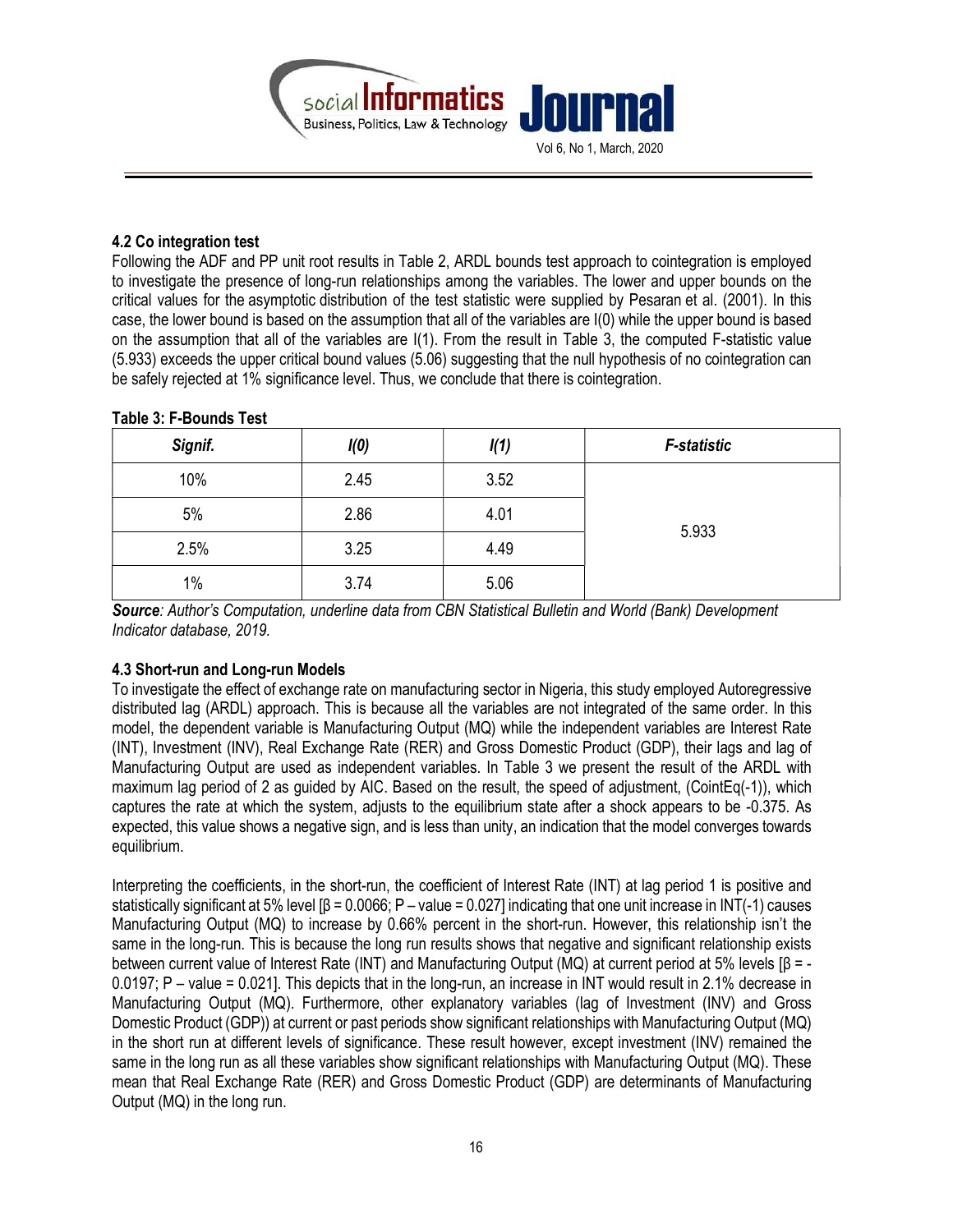

#### 4.4 Diagnostic Tests

The F- statistic =  $9.517$  (P –value = 0.000) and R-squared = 0.704 confirm the usefulness of the model. Besides, to check the residual (error term) of the estimated model for normality, the study reports Jarque-Bera statistic for normality in Table 4. Also, Breusch-Godfrey Serial Correlation LM Test with the null hypothesis of no serial correlation is applied to validate the model. To check whether the selected model in this study possesses heteroskedasticity or not, the study employed Breusch-Pagan-Godfrey. From the Table, all the test statistics and their associated p-values are statistically insignificant. These mean that the residual is normally distributed, free from serial correlation problem and has constant variance. Therefore, we conclude that the model is fit.

| <b>Variable</b>                 |                               |                  |           |        |  |  |
|---------------------------------|-------------------------------|------------------|-----------|--------|--|--|
|                                 | <b>Coefficient</b>            | <b>Std Error</b> | t-Stat.   | Prob.  |  |  |
|                                 | <b>Short Run Coefficients</b> |                  |           |        |  |  |
| C                               | $-0.2581$                     | 0.0373           | $-6.9185$ | 0.0000 |  |  |
| D(INT)                          | 0.0035                        | 0.0028           | 1.2269    | 0.2318 |  |  |
| $D(INT(-1))$                    | 0.0066**                      | 0.0028           | 2.3522    | 0.0272 |  |  |
| DLOG(INV)                       | $-0.1322$                     | 0.0837           | $-1.5802$ | 0.1272 |  |  |
| $DLOG(INV(-1))$                 | $-0.2328***$                  | 0.0813           | $-2.8629$ | 0.0086 |  |  |
| DLOG(GDP)                       | 0.6482**                      | 0.2620           | 2.4736    | 0.0208 |  |  |
| $DLOG(GDP(-1))$                 | $1.0599***$                   | 0.2917           | 3.6334    | 0.0013 |  |  |
| CointEq $(-1)^*$                | $-0.3751***$                  | 0.0638           | $-5.8830$ | 0.0000 |  |  |
|                                 | <b>Long Run Coefficients</b>  |                  |           |        |  |  |
| <b>INT</b>                      | $-0.0197**$                   | 0.0080           | $-2.4628$ | 0.0213 |  |  |
| LOG(INV)                        | 0.3684                        | 0.2651           | 1.3896    | 0.1774 |  |  |
| LOG(RER)                        | $-0.1743***$                  | 0.0574           | $-3.0337$ | 0.0057 |  |  |
| LOG(GDP)                        | $0.2102*$                     | 0.1028           | 2.0455    | 0.0519 |  |  |
| R <sup>2</sup>                  | 0.704                         |                  |           |        |  |  |
| Adj. $R^2$                      | 0.630                         |                  |           |        |  |  |
| <b>F-Statistic</b>              | 9.517                         |                  |           |        |  |  |
| Prob.(F-Stat)                   | 0.000                         |                  |           |        |  |  |
|                                 | <b>Post Estimation Tests</b>  |                  |           |        |  |  |
| <b>Durbin-Watson</b>            | 2.16                          |                  |           |        |  |  |
| <b>Normality Test (P-Value)</b> | 1.015(0.602)                  |                  |           |        |  |  |
| Serial Correl. LM Test (P-      | 1.296 (0.302)                 |                  |           |        |  |  |
| Value)                          |                               |                  |           |        |  |  |
| <b>Heteroskedasticity Test</b>  | 1.324(0.2717)                 |                  |           |        |  |  |
| (P-Value)                       |                               |                  |           |        |  |  |

# Table 4: Short-run and Long-run Models

Source: Author's Computation, underline data from CBN Statistical Bulletin and World (Bank) Development Indicator database, 2019. Note: The variables are MQ = Manufacturing Output, INT = Interest Rate, INV = Investment, RER = Real Exchange Rate and GDP = Gross Domestic Product. \*\*\* represents p<0.01, represents \*\* p<0.05 and represents \* p<0.1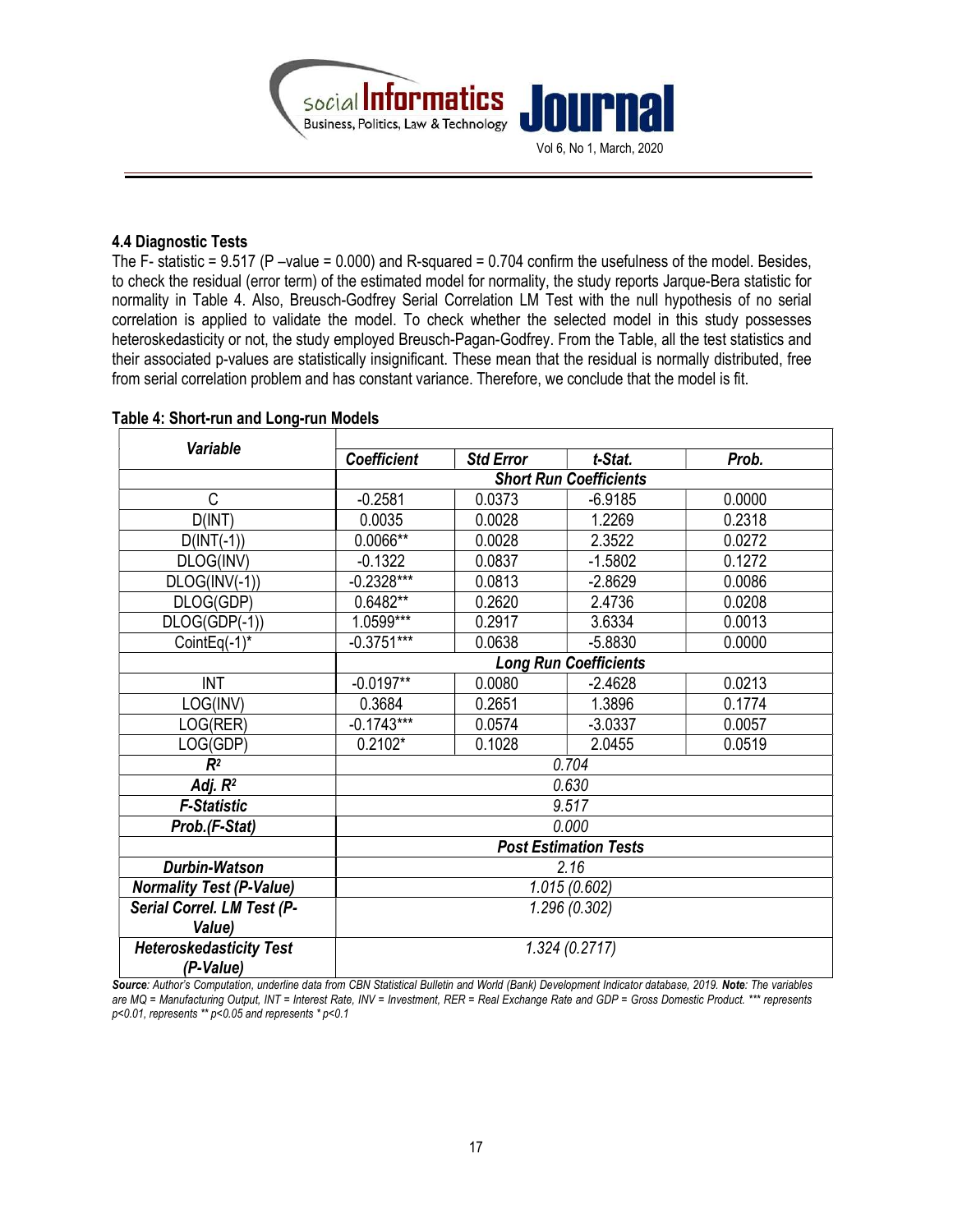

## 5. SUMMARY OF FINDINGS

The study investigates the effect of Interest rate on manufacturing sector in Nigeria, using time series data within the period 1981to 2018. The study employed ARDL approach involving unit root test, Bound test for co-integration test, short-run and long run test. The unit root test results show that all the series except interest rate are not stationary at levels and the Bound test co-integration test depicts that long run relationships exist among the series. The evidences from the ARDL shows that the effect of Interest Rate (INT) on Manufacturing Output (MQ) in the short run is positive and significant at lag period 1 and it changed to negative in the long run indicating that Interest Rate (INT) is a determinant of Manufacturing Output (MQ)during the period of the study. This conforms with previous study by Ogar, Basil & Gbenga (2018).

Furthermore, we found evidences that lag of Investment (INV) and Gross Domestic Product (GDP) at current and past period are significant driver of Manufacturing Output in the short run. However, these changed in the long run where all these variables at current period except Investment (INV) have significant relationships with Manufacturing Output (MQ).

# 6. CONCLUSION AND RECOMMENDATION

This study looked at the impact of interest rate on the manufacturing industry of Nigeria. It also examined the long run relationship among the specified variables. The main method of data analysis employed in this study is Auto Regressive Distributed Lag model (ARDL). Prior to the ARDL analysis, the time series properties and cointegration relationships among the variables were examined using Augumented Dickey Fuller and Phillips Peron tests. The result shows that interest rate have positive and significant relationship with Manufacturing output in the short run while it has a negative relationship with it in the longrun. In order for credit to be easily accessible by the manufacturing sector, the Government should instruct financial institutions to reduce the interest charged on loans given to manufacturers. Also the Government establish more specialised banks for this sector, so that manufacturers can access loans from there at reduced interest rate.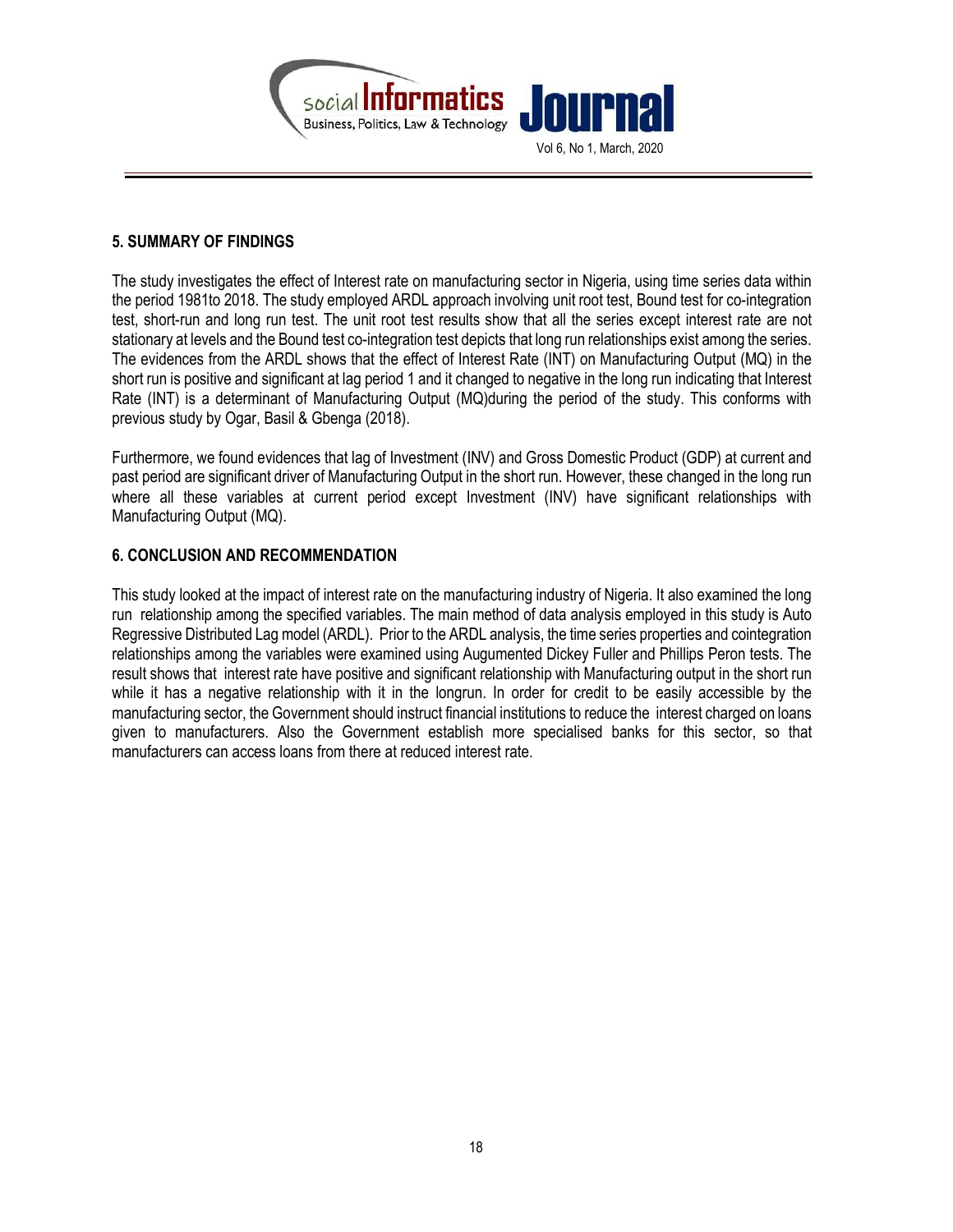

## **REFERENCES**

- 1. Adebiyi, M. & Obasa, B. (2004) Institutional Framework, Interest Rate Policy and the Financing of the Nigerian Manufacturing Sub-Sector: African Development and Poverty Reduction: The Macro-Micro Linkage. Forum Paper
- 2. Adeyefa F. & Obamuyi T. (2018). Financial Deepening and the Performance of Manufacturing Firms in Nigeria. Canadian Social Science, 14 (6), 87-96.
- 3. Adeyemi, P. & Olufemi, O. (2016). The Determinants of Capacity Utilization in the Nigerian Manufacturing Sector. Journal of Economics and Sustainable Development, 7(5), 20 - 31
- 4. Adugna, T. (2014). Impact of manufacturing sector on economic growth in Ethiopia: A Kaldorian approach. Journal of business economic and management science vol. 1(1), pp. 1-8, December 2014.
- 5. Asamoah, G.N. (2008). The impact of the financial sector reforms on savings, investments and growth of gross domestic product (GDP) in Ghana. International Business & Economic Research Journal 7(10): 73–84
- 6. CBN. (2010) Changing Structure of the Nigerian Economy. Research Department, Central Bank of Nigeria. Second Edition
- 7. Ebele E. & Iorember P. (2016) Commercial Bank Credit and Manufacturing Sector Output in Nigeria Journal of Economics and Sustainable Development Vol.7, No.16, 2016.
- 8. Edirisuriya, P. (2008). Effects of financial sectors in SRI Lanka: Evidence from the banking sector. Asia Pacific Journal of Finance and Banking Research, 1(1): 45-55
- 9. Erinma N. (2016) Impact of Rising Interest Rate on the Performances of the Nigerian Manufacturing Sector European Journal of Business and Management Vol.8, No.10.
- 10. Keynes (1936)."The General Theory of Employment, Interest and Money". Cited in Jhingan (2003)Macro Economic Theory. Vrinda publications.
- 11. Khat, K.D.R. and F.J Bathia (1993). "Financial Entreprenuerial Development, the AfricanExperience", IMF Staff Paper, Vol. 271980's: Evidence and Estimate: The BangladeshDevelopment Studies, June 1991.
- 12. Loto, M. A. (2012). Global Economic Downturn and the Manufacturing Sector Performance in the Nigerian Economy. Journal of Emerging Trends in Economics and Management Sciences (JETEMS), 3(1):38- 45
- 13. McKinnon, R.I. (1973). Money and Capital in Economic Development Washington D.C, The Brookings Institute.
- 14. McKinnon, R.I. (1976). "Money and Finance in Economic Growth and Development": Essays in Honour of Edward Shaw New York: Marcel Dekker.
- 15. Nwokoro, A. (2017). Foreign Exchange and Interest Rates and Manufacturing Output in Nigeria International Journal of Business & Law Research 5(1):30-38, Jan.-Mar., 2017
- 16. Obamuyi, T.M., Edun, A.T. & Kayode, O.F. (2010). Bank lending, Economic Growth and The Performance of the Manufacturing Sector in Nigeria. European Scientific Journal, 8 (3): 1936
- 17. Ogar, A., Eja, B & Gbenga L. (2018). Relationship between the Interest Rate and Manufacturing Sector Performance in Nigeria. International Journal of Economics and Financial Management Vol. 3 No. 2
- 18. Okoye, L., Nwakoby, C. & Modebe, N. (2015). Interest Rate Reform and Real Sector Performance: Evidence from Nigeria : African Banking And Finance Review, Vol. 2 No 1 September, 2015
- 19. Onakoya, A. (2018). Macroeconomic Dynamics and the Manufacturing Output in Nigeria. Mediterranean Journal ofSocial Sciences Vol 9 No 2 March 2018